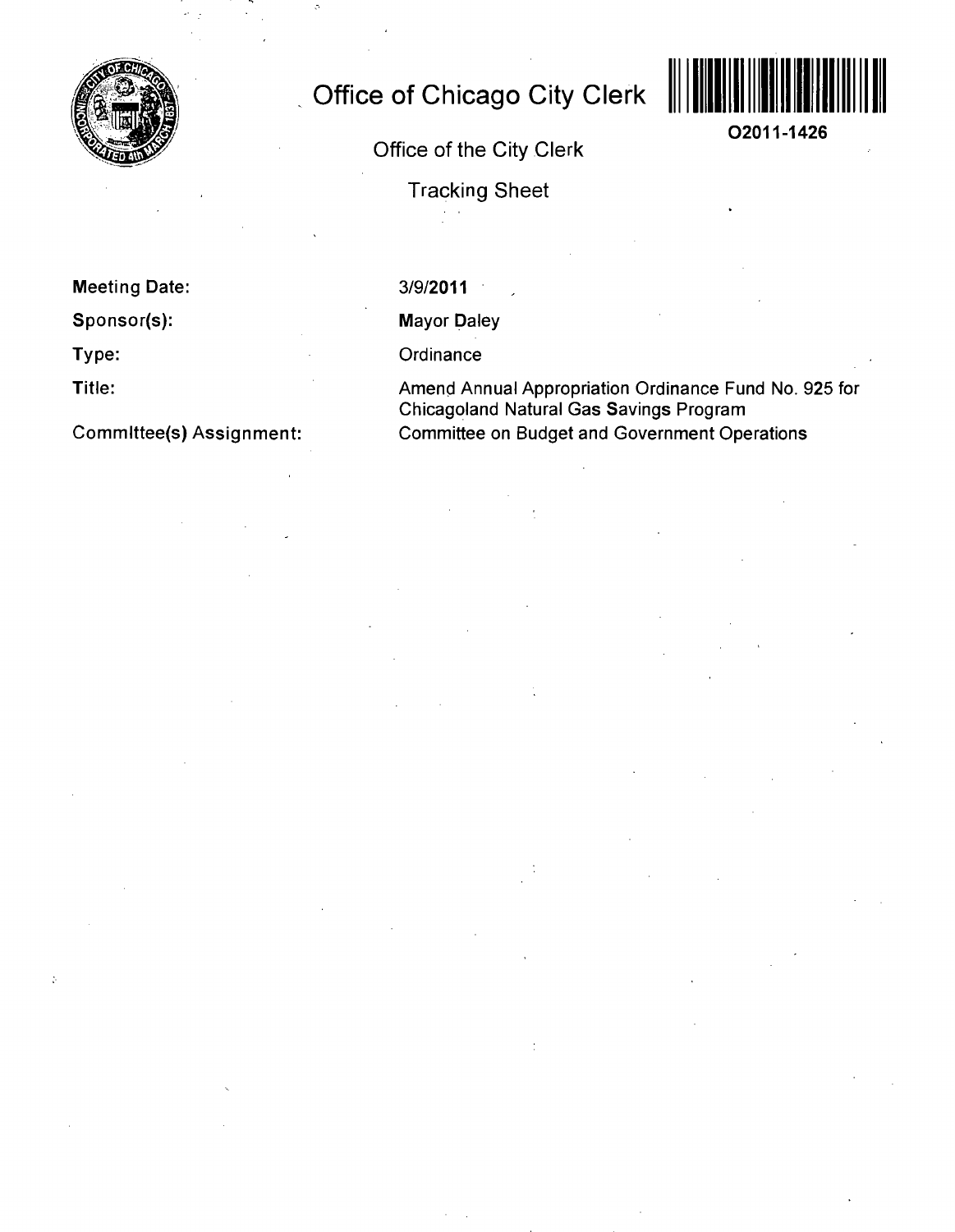

 $BUDG$ .

 $\Lambda_{\rm g}$ 

## OFFICE OF THE MAYOR

#### CITY OF CHICAGO

RICHARD M. DALRY **MAYOR** 

March 9, 201

## TO THE HONORABLE, THE CITY COUNCIL OF THE CITY OF CHICAGO

Ladies and Gentlemen:

At the request of the Budget Director, 1 transmit herewith a Fund 925 amendment.

Your favorable consideration of this ordinance will be appreciated.

Very truly yours.

Kan 'or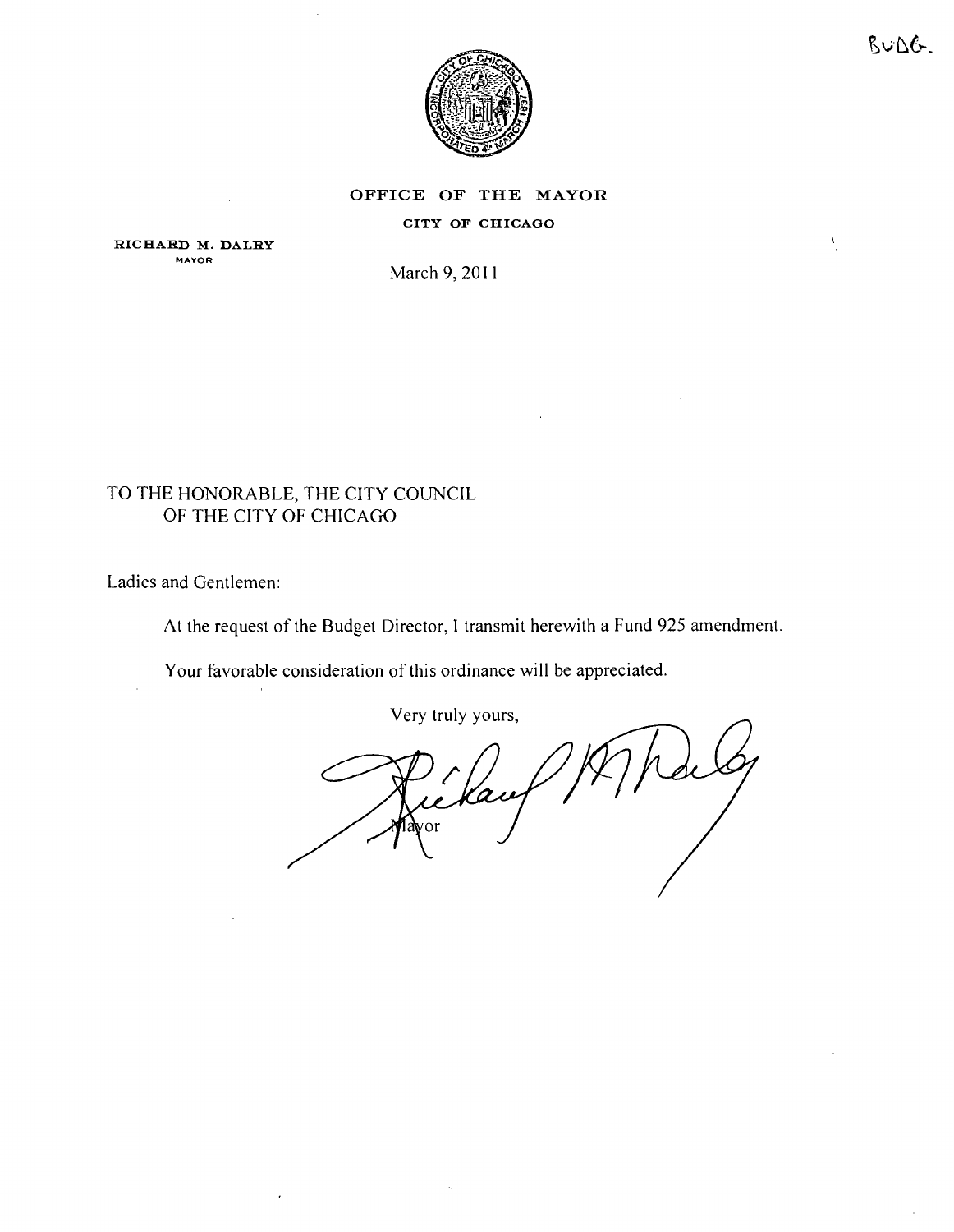WHEREAS, the Annual Appropriation Ordinance for the year 2011 of the City of Chicago (the "City") contains estimates of revenues receivable as grants from agencies of the state and federal governments and public and private agencies; and

WHEREAS, in accordance with Section 8 of the Annual Appropriation Ordinance, the heads of various departments and agencies of the City have applied to agencies of the state and federal governments and public and private agencies for grants to the City for various purposes; and

WHEREAS, the City through its Department of General Services has been awarded private grant funds in the amount of \$42,000 by the Chicagoland Natural Gas Savings Program which shall be used for the North Park Village Grant award; now, therefore,

### **BE IT ORDAINED BY THE CITY COUNCIL OF THE CITY OF CHICAGO:**

SECTION 1. The sum of \$42,000 not previously appropriated is hereby appropriated from Fund 925 - Grant Funds for the year 2011. The Annual Appropriation Ordinance as amended is hereby further amended by striking the words and figures and adding the words and figures indicated in the attached Exhibit A which is hereby made a part hereof

SECTION 2. To the extent that any ordinance, resolution, rule, order or provision of the Municipal Code of Chicago, or part thereof, is in conflict with the provisions of this ordinance, the provisions of this ordinance shall control. If any section, paragraph, clause or provision of this ordinance shall be held invalid, the invalidity of such section, paragraph, clause or provision shall not affect any of the other provisions of this ordinance.

SECTION 3. This ordinance shall be in full force and effect upon its passage and approval.

1